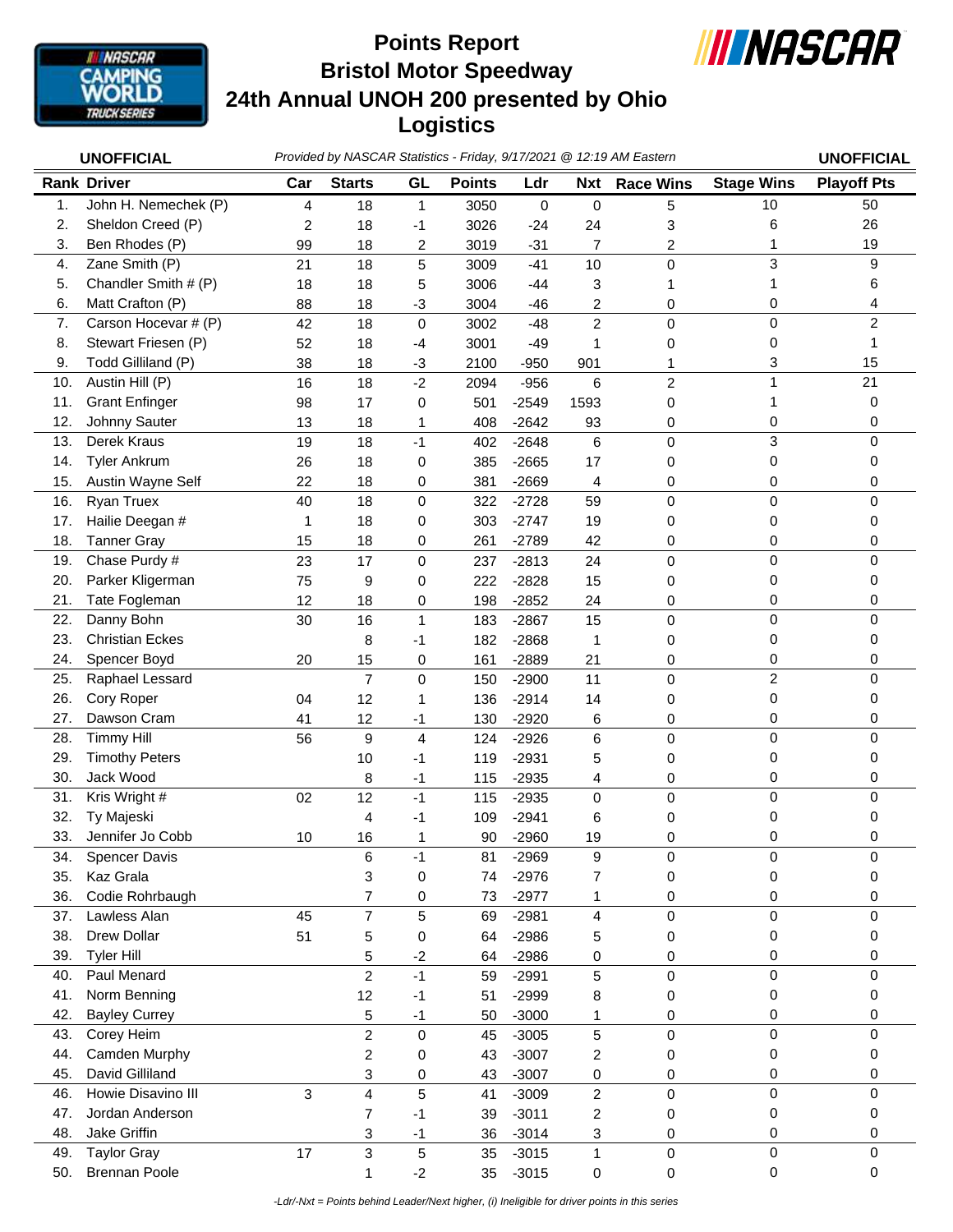|      | <b>Rank Driver</b>       | Car | <b>Starts</b>  | GL   | <b>Points</b> | Ldr     | <b>Nxt</b>     | <b>Race Wins</b> | <b>Stage Wins</b> | <b>Playoff Pts</b> |
|------|--------------------------|-----|----------------|------|---------------|---------|----------------|------------------|-------------------|--------------------|
| 51.  | Ryan Reed                |     | 3              | $-2$ | 34            | $-3016$ | 1              | 0                | 0                 | 0                  |
| 52.  | Parker Chase             |     | $\overline{c}$ | $-2$ | 33            | $-3017$ | 1              | 0                | 0                 | 0                  |
| 53.  | Clay Greenfield          | 11  | 2              | 11   | 32            | $-3018$ | 1              | 0                | 0                 | 0                  |
| 54.  | Josh Reaume              | 34  | 5              | $-2$ | 32            | $-3018$ | 0              | 0                | 0                 | 0                  |
| 55.  | <b>Brian Brown</b>       |     | 1              | $-2$ | 29            | $-3021$ | 3              | 0                | 0                 | 0                  |
| 56.  | Cody Erickson            |     |                | $-1$ | 26            | $-3024$ | 3              | 0                | 0                 | 0                  |
|      |                          |     | 2              |      |               |         |                |                  |                   |                    |
| 57.  | Doug Coby                | 24  | 1              | 65   | 25            | $-3025$ |                | 0                | 0                 | 0                  |
| 58.  | CJ McLaughlin            | 33  | 3              | 13   | 24            | $-3026$ | $\mathbf{1}$   | 0                | 0                 | 0                  |
| 59.  | Roger Reuse              |     | 3              | $-3$ | 23            | $-3027$ | 1              | 0                | 0                 | 0                  |
| 60.  | Keith Mcgee              |     | 3              | $-3$ | 23            | $-3027$ | 0              | 0                | 0                 | 0                  |
| 61.  | <b>Bryan Dauzat</b>      |     | $\overline{c}$ | $-3$ | 21            | $-3029$ | $\overline{c}$ | 0                | 0                 | 0                  |
| 62.  | <b>Erik Darnell</b>      |     | 1              | -3   | 20            | $-3030$ | 1              | 0                | 0                 | 0                  |
| 63.  | Ray Ciccarelli           | 49  | 3              | $-1$ | 20            | $-3030$ | 0              | 0                | 0                 | 0                  |
| 64.  | <b>Jett Noland</b>       |     | 3              | $-4$ | 20            | $-3030$ | $\mathsf 0$    | 0                | 0                 | 0                  |
| 65.  | Devon Rouse              |     | 1              | -4   | 19            | $-3031$ | 1              | 0                | 0                 | 0                  |
| 66.  | Andrew Gordon            |     | 2              | $-3$ | 19            | $-3031$ | 0              | 0                | 0                 | 0                  |
| 67.  | Jason White              |     | $\overline{c}$ | $-2$ | 18            | $-3032$ | $\mathbf{1}$   | 0                | 0                 | 0                  |
| 68.  | <b>Bobby Reuse</b>       |     |                | $-2$ |               | $-3032$ |                |                  |                   |                    |
|      |                          |     | 2              |      | 18            |         | 0              | 0                | 0                 | 0                  |
| 69.  | <b>Bret Holmes</b>       |     | 4              | $-2$ | 17            | $-3033$ | 1              | 0                | 0                 | 0                  |
| 70.  | Armani Williams          |     | 1              | $-2$ | 16            | $-3034$ | $\mathbf{1}$   | 0                | 0                 | 0                  |
| 71.  | Jesse Iwuji              |     | 3              | $-2$ | 16            | $-3034$ | 0              | 0                | 0                 | 0                  |
| 72.  | Kyle Strickler           |     | 1              | $-2$ | 14            | $-3036$ | 2              | 0                | 0                 | 0                  |
| 73.  | Akinori Ogata            |     | 3              | $-1$ | 13            | $-3037$ | $\mathbf{1}$   | 0                | 0                 | 0                  |
| 74.  | Jessica Friesen          |     | 1              | $-1$ | 11            | $-3039$ | 2              | 0                | 0                 | 0                  |
| 75.  | Derek Griffith           |     | 1              | $-1$ | 11            | $-3039$ | 0              | 0                | 0                 | 0                  |
| 76.  | <b>Chris Hacker</b>      |     | 1              | $-1$ | 10            | $-3040$ | $\mathbf{1}$   | 0                | 0                 | 0                  |
| 77.  | <b>Trey Hutchens</b>     |     | 2              | $-1$ | 9             | $-3041$ | 1              | 0                | 0                 | 0                  |
| 78.  | Michele Abbate           |     | 1              | $-1$ | 8             | $-3042$ | 1              | 0                | 0                 | 0                  |
| 79.  | <b>Todd Peck</b>         |     | 1              | $-1$ | 8             | $-3042$ | 0              | 0                | 0                 | 0                  |
| 80.  | Parker Price-miller      |     |                |      |               | $-3042$ |                |                  |                   | 0                  |
|      |                          |     |                | -1   | 8             |         | 0              | 0                | 0                 |                    |
| 81.  | Donny Schatz             |     | 1              | $-1$ | 7             | $-3043$ | 1              | 0                | 0                 | 0                  |
| 82.  | Dylan Lupton             |     | 1              | $-1$ | 6             | $-3044$ | 1              | 0                | 0                 | 0                  |
| 83.  | Bj Mcleod                |     | 2              | $-1$ | 5             | $-3045$ | 1              | 0                | 0                 | 0                  |
| 84.  | Gus Dean                 |     | 1              | -1   | 3             | $-3047$ | 2              | 0                | 0                 | 0                  |
| 85.  | Chad Chastain            |     | $\overline{A}$ | $-1$ | 3             | $-3047$ | 0              | 0                | 0                 |                    |
| 86.  | James Buescher           |     |                | -1   |               | $-3049$ | 2              | 0                | 0                 | 0                  |
| 87.  | <b>Bill Lester</b>       |     |                | $-1$ | 1             | $-3049$ | 0              | 0                | 0                 | 0                  |
| 88.  | <b>Cameron Lawrence</b>  |     | 1              | $-1$ | 1             | $-3049$ | $\pmb{0}$      | 0                | 0                 | 0                  |
| 89.  | Conor Daly               |     | 1              | $-1$ | 1             | $-3049$ | 0              | 0                | 0                 | 0                  |
| 90.  | Morgan Alexander         |     | 1              | $-1$ | 1             | $-3049$ | 0              | 0                | 0                 | 0                  |
| 91.  | Kyle Busch(i)            |     | 5              | $-1$ | 0             | $-3050$ | $\mathbf{1}$   | $\overline{c}$   | 3                 | 0                  |
| 92.  | Ryan Preece(i)           |     |                | $-1$ |               |         |                |                  |                   |                    |
|      |                          |     | 2              |      | 0             | $-3050$ | 0              | 1                | 0                 | 0                  |
| 93.  | Martin Truex(i)          |     | 1              | $-1$ | 0             | $-3050$ | 0              | 1                | 2                 | 0                  |
| 94.  | Ross Chastain(i)         |     | 4              | $-1$ | 0             | $-3050$ | 0              | 0                | 0                 | 0                  |
| 95.  | Chase Elliott(i)         |     | 1              | $-1$ | 0             | $-3050$ | 0              | 0                | 0                 | 0                  |
| 96.  | Chase Briscoe(i)         |     | 3              | $-1$ | 0             | $-3050$ | 0              | 0                | 0                 | 0                  |
| 97.  | Riley Herbst(i)          |     | 1              | $-1$ | 0             | $-3050$ | 0              | 0                | 0                 | 0                  |
| 98.  | Sam Mayer(i)             | 32  | 5              | -1   | 0             | $-3050$ | 0              | 0                | 0                 | 0                  |
| 99.  | <b>Brett Moffitt(i)</b>  |     | 7              | $-1$ | 0             | $-3050$ | 0              | 0                | 0                 | 0                  |
| 100. | Josh Berry(i)            | 25  | 9              | $-1$ | 0             | $-3050$ | 0              | 0                | 0                 | 0                  |
| 101. | Bubba Wallace(i)         |     | 1              | $-1$ | 0             | $-3050$ | 0              | 0                | 0                 | 0                  |
| 102. | Colby Howard(i)          | 9   | 2              | $-1$ | 0             | $-3050$ | 0              | 0                | 0                 | 0                  |
| 103. | Kevin Harvick(i)         |     | 1              | $-1$ |               | $-3050$ | $\mathsf 0$    | 0                | 0                 | 0                  |
|      |                          |     |                |      | 0             |         |                |                  |                   |                    |
| 104. | Chris Windom(i)          |     | 1              | $-1$ | 0             | $-3050$ | 0              | 0                | 0                 | 0                  |
| 105. | Daniel Suarez(i)         |     | 1              | $-1$ | 0             | $-3050$ | 0              | 0                | 0                 | 0                  |
| 106. | Myatt Snider(i)          |     | 1              | $-1$ | 0             | $-3050$ | 0              | 0                | 0                 | 0                  |
|      | 107. A J Allmendinger(i) |     | 1              | -1   | 0             | $-3050$ | 0              | 0                | 0                 | 0                  |
| 108. | Mike Marlar(i)           |     | 1              | $-1$ | 0             | $-3050$ | 0              | 0                | 0                 | 0                  |